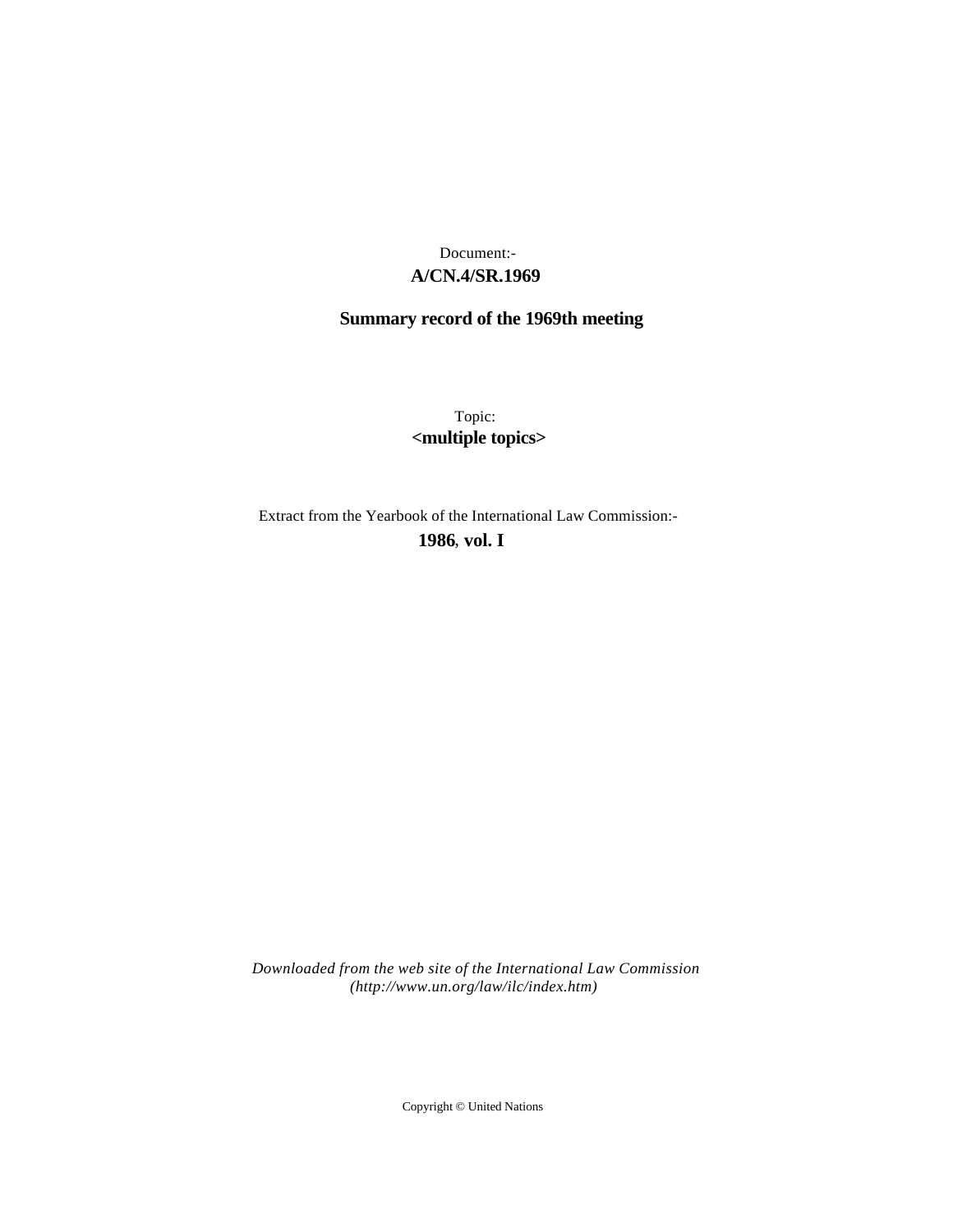visionally to adopt article 22 [23] as proposed by the Drafting Committee.

// *was so agreed. Article 22 [23] was adopted.*

ARTICLE 23 [24] (Specific categories of property)

105. Mr. RIPHAGEN (Chairman of the Drafting Committee) introduced the text proposed by the Drafting Committee for article 23 [24], which read:

## *Article 23 [24]. Specific categories of property*

1. The following categories of property of a State shall not be considered as property specifically in use or intended for use by the State for commercial [non-governmental] purposes under subparagraph (a) of article 21:

(a) property, including any bank account, which is in the territory of another State and is used or intended for use for the purposes of the diplomatic mission of the State or its consular posts, special missions, missions to international organizations, or delegations to organs of international organizations or to international conferences;

*(b)* property of a military character or used or intended for use for military purposes;

(c) property of the central bank or other monetary authority of the State which is in the territory of another State;

*(d)* property forming part of the cultural heritage of the State or part of its archives which is in the territory of another State and not placed or intended to be placed on sale;

*(e)* property forming part of an exhibition of objects of scientific or historical interest which is in the territory of another State and not placed or intended to be placed on sale.

2. A category of property, or part thereof, listed in paragraph 1 shall not be subject to measures of constraint in connection with a proceeding before a court of another State, unless the State in question has allocated or earmarked that property within the meaning of subparagraph *(b)* of article 21, or has specifically consented to the taking of measures of constraint in respect of that category of its property, or part thereof, under article 22.

106. Article 23 was based on the former article  $24$ ,<sup>14</sup> which had undergone considerable change and adjustment in the light of the Commission's debate. The new paragraph 1 listed certain property which was not to be considered as being in use by a State "for commercial [non-governmental] purposes" under subparagraph *(a)* of article 21. The various subparagraphs of the former article 24 had been modified for greater clarity and precision, the territorial link had been stressed and, in the case of the new subparagraphs *(d)* and *(e),* so had the non-placement on sale of the property. The former subparagraphs (c) and *(d)* (property of a central bank and property of any other monetary authority) had been merged, and a new provision had been added concerning property forming part of an exhibition.

107. Paragraph 2 nevertheless allowed such categories of property to be subject to measures of constraint if the State had allocated or earmarked the property under subparagraph *(b)* of article 21 or if it had specifically consented to the taking of measures of constraint under article 22.

108. Mr. McCAFFREY said that, in his understanding, paragraph  $\alpha$  (c) referred to property of the central bank which was held for its own account.

109. After a procedural discussion, the CHAIRMAN proposed that the beginning of paragraph 2 should be amended to read: "No property or part thereof belonging to the categories listed in paragraph 1 shall be subject ...". The French text would read: *Aucun bien ou partie d'un bien entrant dans une des categories visees au paragraphe 1 ne peut* ...; and the Spanish text would be adjusted accordingly.

110. If there were no further comments, he would take it that the Commission agreed provisionally to adopt article 23 [24], subject to any drafting changes required for concordance of the different language versions.

// *was so agreed.*

*Article 23 [24] was adopted.*

*The meeting rose at 1 p.m.*

# **1969th MEETING**

# *Wednesday, 18 June 1986, at 10 a.m.*

*Chairman:* Mr. Julio BARBOZA

*Present:* Chief Akinjide, Mr. Arangio-Ruiz, Mr. Balanda, Mr. Calero Rodrigues, Mr. Diaz Gonzalez, Mr. El Rasheed Mohamed Ahmed, Mr. Flitan, Mr. Francis, Mr. Koroma, Mr. Lacleta Mufioz, Mr. Mahiou, Mr. Malek, Mr. Ogiso, Mr. Razafindralambo, Mr. Reuter, Mr. Riphagen, Mr. Roukounas, Sir Ian Sinclair, Mr. Sucharitkul, Mr. Thiam, Mr. Tomuschat, Mr. Ushakov.

**Draft Code of Offences against the Peace and Security of Mankind'** *(concluded)\** **(A/CN.4/387,<sup>2</sup> A/CN.4/ 398,<sup>3</sup> A/CN.4/L.398, sect. B, ILC(XXXVIII)/ Conf.Room Doc.4 and Corr.1-3)**

[Agenda item 5]

FOURTH REPORT OF THE SPECIAL RAPPORTEUR *(concluded)*

SUMMING-UP OF THE DISCUSSION

1. The CHAIRMAN invited the Special Rapporteur to sum up the discussion.

2. Mr. THIAM (Special Rapporteur) said that the Commission's wide-ranging, detailed discussion of his fourth report on the topic (A/CN.4/398) would enable him to widen his field of study. Although he could not,

<sup>14</sup>  *Ibid.,* pp. 57-58, footnote 206.

<sup>\*</sup> Resumed from the 1967th meeting.

<sup>&</sup>lt;sup>1</sup> The draft code adopted by the Commission at its sixth session, in 1954 *{Yearbook ... 1954,* vol. II, pp. 151-152, document A/2693, para. 54), is reproduced in *Yearbook... 1985,* vol. II (Part Two), p. 8, para. 18.

<sup>2</sup> Reproduced in *Yearbook* ... *1985,* vol. II (Part One).

<sup>&</sup>lt;sup>3</sup> Reproduced in Yearbook ... 1986, vol. II (Part One).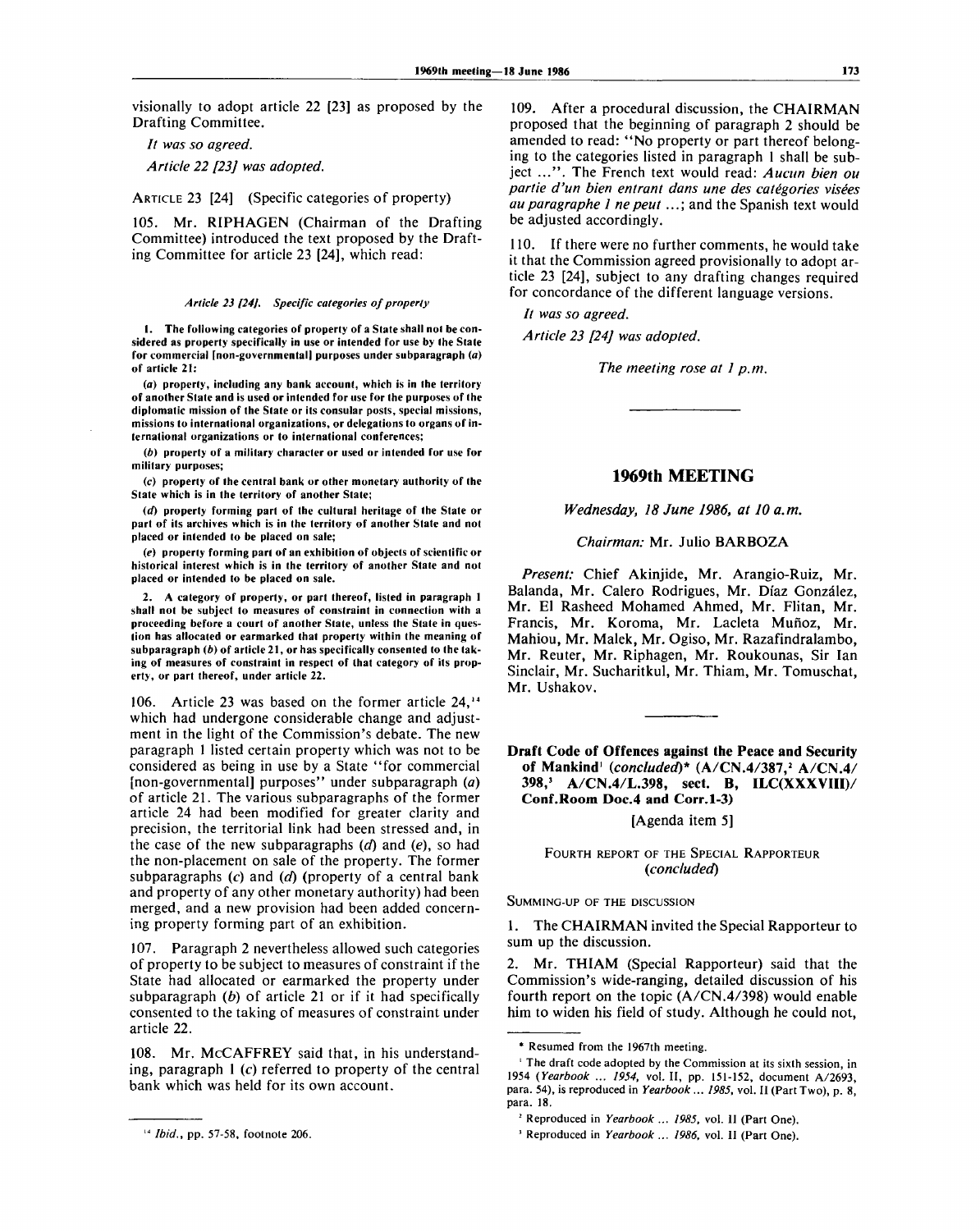at the present stage, reply in detail to all the questions raised, some of which would require long consideration, he would try to deal with the general problems posed by members of the Commission.

3. The division of offences into three categories, to which there had been few objections, was justified by the fact that each category of offences had its own particular characteristics and that it would have been extremely difficult to establish general principles applicable to all the offences covered by the draft code. As he stated in the report: "Some principles will apply more generally to crimes against peace or to crimes against humanity, while others will apply more generally to war crimes" *(ibid.,* para. 260 *(d)).*

4. For example, the principles relating to justifying facts applied primarily to war crimes. There could be no justification for crimes against humanity, by reason of their motive, from which they were inseparable. The only possible justification for crimes against peace was self-defence in cases of aggression. It would be for the Commission to decide whether a special article should be devoted to that classification.

5. The classification was not, however, intended to place the various categories of offences in watertight compartments. As in internal law, there could be concurrent offences: for example, if genocide was committed in time of war, it was both a crime against humanity and a war crime. Additional Protocol I to the 1949 Geneva Conventions expressly provided that *apartheid* was a war crime when it was committed in time of war (art. 85, para. 4  $(c)$ ).<sup>4</sup> When concurrent offences had been committed, it was for the court to decide whether the severest penalty should be imposed or whether separate penalties should run concurrently. But the fact that one and the same act could be included in several categories did not in any way impugn the validity of the theoretical distinction between those categories.

6. With regard to the content *ratione materiae* of the draft code, two different approaches had been adopted in the Commission: the maximalist approach of those who wished to extend the scope of the code to a range of other offences, and the minimalist approach of those who wished the code to cover only a limited number of offences constituting a "hard core".

In its report on its thirty-sixth session, the Commission had indicated that, after carefully considering the advantages and disadvantages of the two approaches, it

... tended to take the view that the effect of the draft would be weakened if it were extended so far that the essential considerations were lost sight of. To go beyond the minimum content ... would blur the distinction between an international crime and an offence against the peace and security of mankind; ... The code ought to retain its particularly serious character as an instrument dealing solely with offences distinguished by their especially horrible, cruel, savage and barbarous nature. These are essentially offences which threaten the very foundations of modern civilization and the values it embodies. It is these particular characteristics which set apart offences against the peace and security of mankind and justify their separate codification.<sup>5</sup>

If the content of the code were made too broad, it would be deprived of its specificity and transformed into a

veritable international penal code, in which it would be very difficult to distinguish offences against the peace and security of mankind from other international crimes.

8. As to the content *ratione personae,* some members of the Commission still believed that international criminal responsibility for offences against the peace and security of mankind should be attributable to States. He noted, however, that, in its report on its thirty-fifth session, the Commission had said:

With regard to the subjects of law to which international criminal responsibility can be attributed, the Commission would like to have the views of the General Assembly on this point, because of the political nature of the problem;<sup>6</sup>

Having received no reply from the General Assembly, the Commission, at its thirty-sixth session, had taken the following position:

With regard to the content *ratione personae* of the draft code, the Commission intends that it should be limited at this stage to the criminal liability of individuals, without prejudice to subsequent consideration of the possible application to States of the notion of international criminal responsibility ...<sup>3</sup>

Thus, although the draft articles sometimes referred to the responsibility of the State, that meant only its civil responsibility. It was indeed obvious that, if agents of the State committed an offence when acting on its behalf, they engaged the civil responsibility of the State. That was, moreover, a principle that should be enunciated in the draft code.

9. In its report on its thirty-sixth session, the Commission had recognized that

... the criminal responsibility of individuals does not eliminate the international responsibility of States for the consequences of acts committed by persons acting as organs or agents of the State. But such responsibility is of a different nature and falls within the traditional concept of State responsibility. ...<sup>4</sup>

That was the frame within which the Commission had to work, and it must avoid mixing the different kinds of responsibility.

10. Moreover, the concept of the criminal responsibility of States was still far from clear, and if it had to be studied some day, the question would arise whether it came under the draft code or under the draft articles on State responsibility. Although for the time being only the criminal responsibility of natural persons would be considered, it still had to be decided whether those natural persons were private individuals or State authorities.

11. In his third report (A/CN.4/387, chap. Ill), he had submitted a draft article 2 consisting of two alternatives, the first applying to offences committed by natural persons, whether authorities of a State or private individuals, and the second applying only to offences committed by the authorities of a State. The Commission's decision had been to reject the second alternative and refer only the first to the Drafting Committee.<sup>9</sup>

<sup>4</sup> See 1959th meeting, footnote 6.

<sup>5</sup>  *Yearbook ... 1984,* vol. II (Part Two), p. 17, para. 63.

<sup>6</sup>  *Yearbook ... 1983,* vol. II (Part Two), p. 16, para. 69 *(b).*

<sup>7</sup>  *Yearbook ... 1984,* vol. II (Part Two), p. 17, para. 65 *(a).*

*<sup>&#</sup>x27;Ibid.,* p. 11, para. 32.

<sup>9</sup>  *Yearbook ... 1985,* vol. II (Part Two), pp. 13-14, para. 60.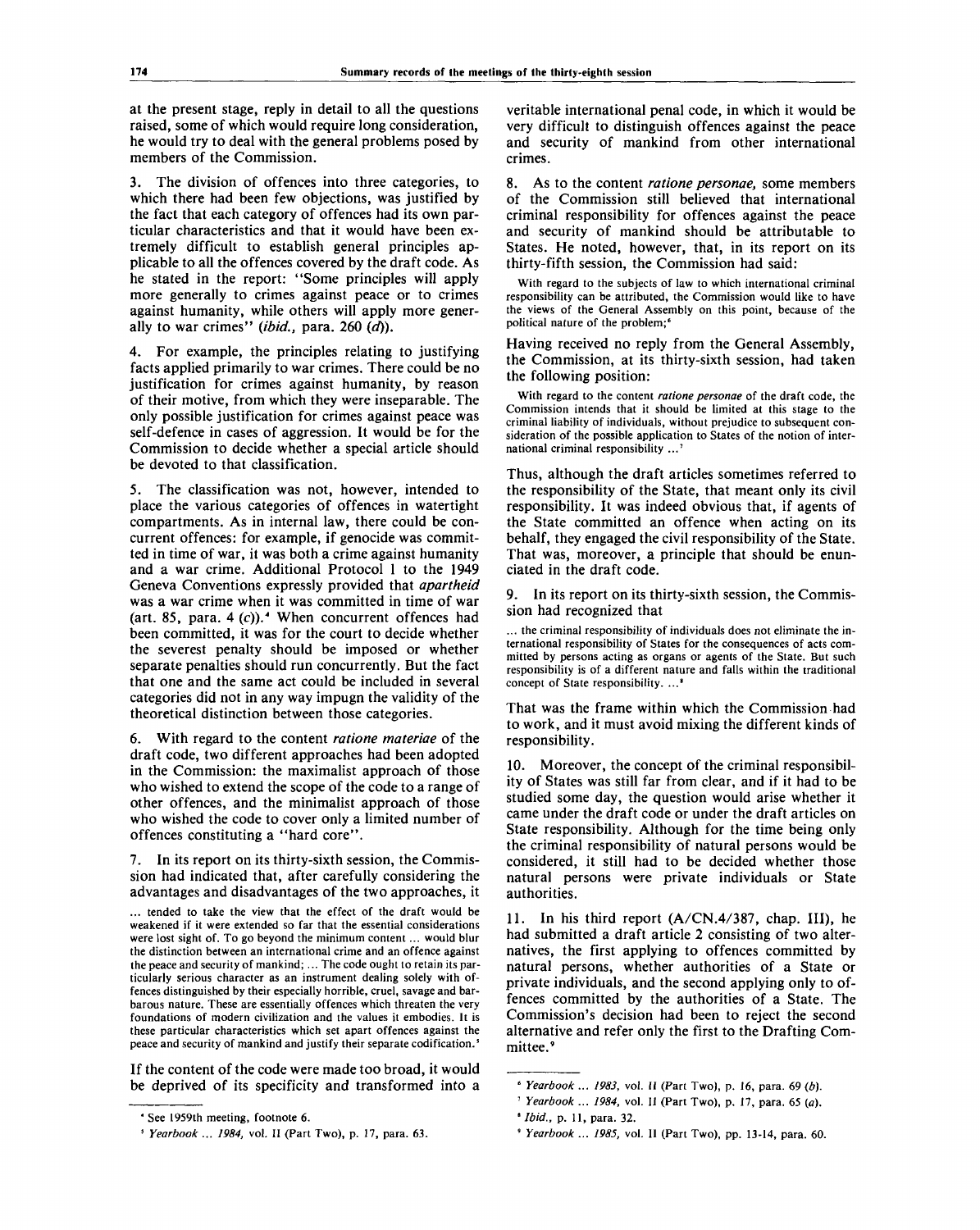12. The "authorities of a State" were referred to in some of the draft articles because the offences in question, particularly aggression and *apartheid,* could be committed only by the authorities of a State, that was to say natural persons acting on behalf of a State. States did, of course, commit offences, but they did so through the intermediary of their organs or agents. The State was an abstraction, so it could not be said that an offence could be committed only by a State. The draft articles dealt with offences committed by natural persons, whether they were acting in their personal capacity or on behalf of a State.

13. Many members of the Commission had questioned the legal basis of the offences covered by the draft code. Some had expressed doubts about the legal force of the conventions on which the draft articles were based, arguing that not enough States had ratified the 1973 International Convention on the Suppression and Punishment of the Crime *of Apartheid* and the 1948 Convention on the Prevention and Punishment of the Crime of Genocide, for example.

14. In his view, that argument was not well founded. The judgments of the ICJ were a source of international law even though the Court's compulsory jurisdiction had been recognized by only 48 States. The same was true of the awards of arbitral tribunals, although they were only temporary bodies. The legal force of the resolutions adopted by the General Assembly had also been called into question. Many of those resolutions, however, in particular the one prohibiting mercenarism and those relating to national liberation movements, had contributed to the formulation of rules of law, so that their legal force could not be denied.

15. In fact, whatever the effect of those instruments, the offences covered by the draft code were so serious that they necessarily constituted violations of peremptory norms of international law. If conventions and other international documents could not be taken as a basis, the Commission could rely on the concept of *jus cogens.* Besides, the draft articles on State responsibility provided that international crimes had effect *erga omnes* and that all States could be held responsible for them—even those which had not acceded to the relevant conventions or had not supported the relevant General Assembly resolutions. When it came to punishing offences as serious as those dealt with in the draft code, the criterion to be adopted was not that of contractual obligations, but that of peremptory norms of international law.

16. With regard to "intent", since every offence—and *a fortiori* an offence against the peace and security of mankind—presupposed a criminal intent by definition, he had not gone into that concept at great length, but he was quite willing to do so if that was the Commission's wish.

17. The problem of intent arose primarily in connection with damage to the environment, which could, of course, be damaged involuntarily. But where offences were concerned, intent was absolutely essential. In internal law, some offences and even certain crimes could be committed without intent. That was true, in particular, of assault and battery leading to involuntary homicide. Similarly, employers who did not take the necessary sanitary measures or precautions to prevent accidents at the workplace could be prosecuted and convicted in the event of an accident, regardless of whether there had been a wrongful intent. Gross negligence was thus, in a way, equivalent to wrongful intent. In other words, when intent could not be established, it was the consequences of the offence that had to be taken into consideration.

18. But however serious it might be, damage to the environment was not always a crime against humanity; for such crimes had racial, religious or political motives which could not always be ascribed to serious damage to the environment. That question required more thorough study.

19. With regard to the content of certain notions, and more particularly war crimes, some members had said that the customs of war could not be codified and should therefore not be referred to in the definition of war crimes. But it should not be forgotten that, in the matter of war crimes, customary law had often come before treaty law. The 1907 Hague Convention respecting the Laws and Customs of War on Land,<sup>10</sup> which had been applied before it had been ratified, contained a provision stating:

Until a more complete code of the laws of war has been issued ... the inhabitants and the belligerents remain under the protection and the rule of the principles of the law of nations, as they result from the usages established among civilized peoples, from the laws of humanity, and the dictates of the public conscience.

Since then, there had been little progress on codification of the laws and customs of war, and Additional Protocol I to the 1949 Geneva Conventions, adopted in 1977, contained a similar provision reading:

In cases not covered by this Protocol or by other international agreements, civilians and combatants remain under the protection and authority of the principles of international law derived from *established custom\* ...* (Art. 1, para. 2.)

# In its Judgment, the Nürnberg Tribunal had stated:<sup>11</sup>

The law of war is to be found ... in the customs and practices of States which gradually obtained universal recognition, and from the general principles of justice applied by jurists and practised by military courts. ... in many cases treaties do no more than express and define for more accurate reference the principles of law already existing.

20. Hence he did not think that the reference to the "customs of war" could be deleted from the definition of war crimes. The Commission would have to revert to the question whether the expression "laws or customs of war" should be retained as it stood in that definition or whether it should be expanded.

21. The concepts of "complicity", "conspiracy" and "attempt" had also been much discussed during the Commission's debate. The practice of transposing those internal law concepts to international law without indicating their content was particularly dangerous because, in internal law, their content varied from one country to another. Some members of the Commission had said that they would have liked him to have pro-

<sup>10</sup> See 1958th meeting, footnote 7.

<sup>&</sup>lt;sup>11</sup> See United Nations, The Charter and Judgment of the Nürnberg *Tribunal. ....* p. 64.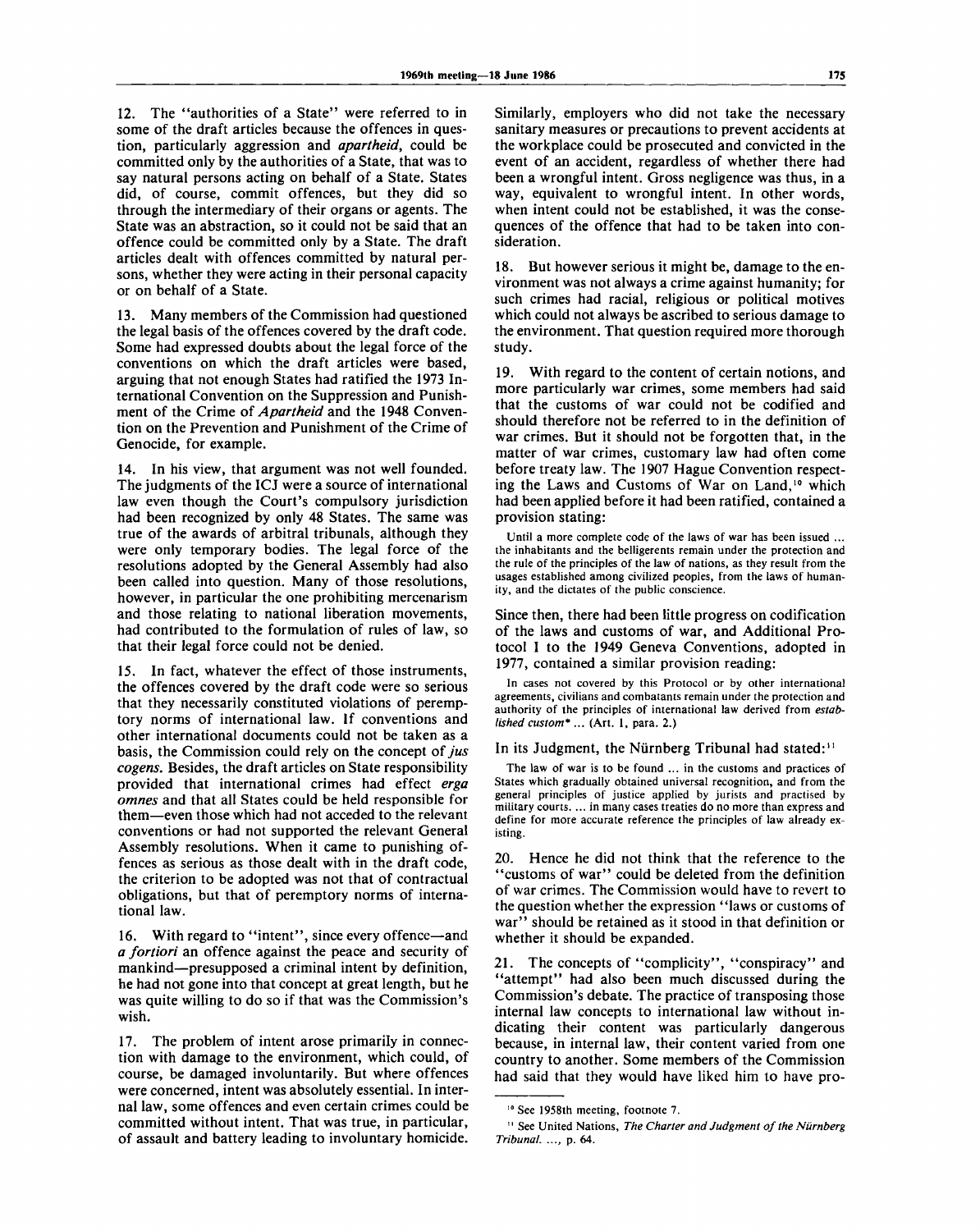vided examples taken from African comparative law. But although, since their independence, the penal codes of African countries had gradually moved away from the penal codes of the former metropolitan powers to reflect African realities, the general principles of law on which they were based and which were of universal scope had fortunately remained the same. Moreover, since the offences covered by the draft code were wellknown offences, most of which had been defined in international conventions, it was difficult to see how they could be any different in Africa. Thus, instead of making a comparative law study—which was in any case not within his terms of reference—he had tried to define the content of those concepts.

22. With regard to complicity, whose content in internal law could be either limited or extended, the discussion seemed to show that most members of the Commission believed that it should be given an extended content, so that a charge of complicity could be brought not only for acts committed prior to or concurrently with the offence, but also for certain subsequent acts, such as concealment of malefactors and receiving stolen goods.

23. The same problem arose with regard to *complot.* According to Continental law, *complot,* whether with a view to insurrection, civil war or action against the territorial integrity of a State, was solely a crime against the State. But in international law there were cases in which *complot* had a broader meaning and was regarded not only as a crime against the State, but also as an offence against the peace and security of mankind. That raised the question of "conspiracy". If *complot* were defined as a crime against the State, it would certainly not include all the elements of conspiracy; but if it were considered that *complot* could also be directed against mankind or result in an act constituting a war crime, and if it were further recognized that it could engage the collective responsibility of those who had instigated it, the concept of *complot* could then be assimilated to that of conspiracy.

24. Opinions on that important question were still divided. He noted, however, that conspiracy was expressly referred to in conventions designed to prevent and punish certain offences against the peace and security of mankind, such as the 1948 Convention on genocide and the 1973 Convention on *apartheid.* If conspiracy was recognized for genocide and *apartheid,* it could hardly be ruled out for other crimes against humanity. The main characteristic of such crimes was that they were usually committed through participation in groups within which it was difficult to distinguish a principal perpetrator from accomplices. Since the crimes in question were extremely serious and had to be effectively prevented and punished, some writers had taken the view that it was not unreasonable to recognize conspiracy in certain cases. At the current stage in the work, however, he had no very definite opinion on the question.

25. As to "attempt", members of the Commission generally appeared to take the view that it should not include preparatory acts. For there to be an attempt, there must be commencement of execution.

26. Comments had also been made on the term *auteur* ("person who commits"). Some members had said that draft article 3 should refer not to *I'auteur,* but to *Vauteur presume* ("person presumed to have committed"). He did not entirely agree, because the *auteur* was the person whose guilt had been established by the competent court. Moreover, the idea of an *auteur presume* was contrary to the principle of criminal law whereby any person being prosecuted was presumed innocent. While benefiting from the presumption of innocence he could not, at that stage, be presumed to have committed the offence.

27. It had also been argued that the term *auteur* was too vague and that a minister or even a head of State might not have taken part in an act of aggression against another State or might not even have been informed of it. But that theory was not acceptable. It was contrary to the principle of government solidarity. The members of a Government were jointly responsible for its acts. They could be relieved of their responsibility only by publicly expressing disapproval of the act or by resigning. Silence made them accomplices. Moreover, if the Niirnberg Tribunal had accepted that theory, it would have had to acquit most of the major Nazi war criminals.

28. Referring to the position of certain offences in the draft code, some members had taken the view that the provisions relating to complicity, conspiracy and attempt should appear in chapter I, part II, on general principles. But complicity, conspiracy and attempt were not principles; they were offences, and if they were not included in the list of offences, it would be impossible to determine what penalties were applicable to them. Besides, complicity, conspiracy and attempt were characterized as offences in national penal codes, which specified the penalties to be imposed on anyone found guilty of them.

29. There might also be some doubt about the place to be assigned to terrorism and the category in which it should be included. As a recent example had shown, hostilities might well break out as a result of terrorism carried out by one State against another State, which was referred to in the draft code. That type of terrorism was thus a crime against peace; but since not all terrorist acts were directed against a national, ethnic, racial or religious group, it was more difficult to affirm that they were also crimes against humanity.

Turning to the question of method, he observed that there were two ways of defining an offence. One was to formulate a general definition, as the Commission had done for war crimes in the 1954 draft code. If the Commission chose that method, simply stating that a war crime was a violation of the laws and customs of war—that term being used in a very broad sense—and leaving it to the competent court to determine whether the act complained of was in fact a violation of the laws and customs of war, it would avoid having to deal with a number of sensitive issues.

31. The other way was to make a non-limitative enumeration. But if it were decided to refer, by way of example, to a certain number of acts constituting war crimes, they would have to be the most representative acts. It was difficult to see how the Commission could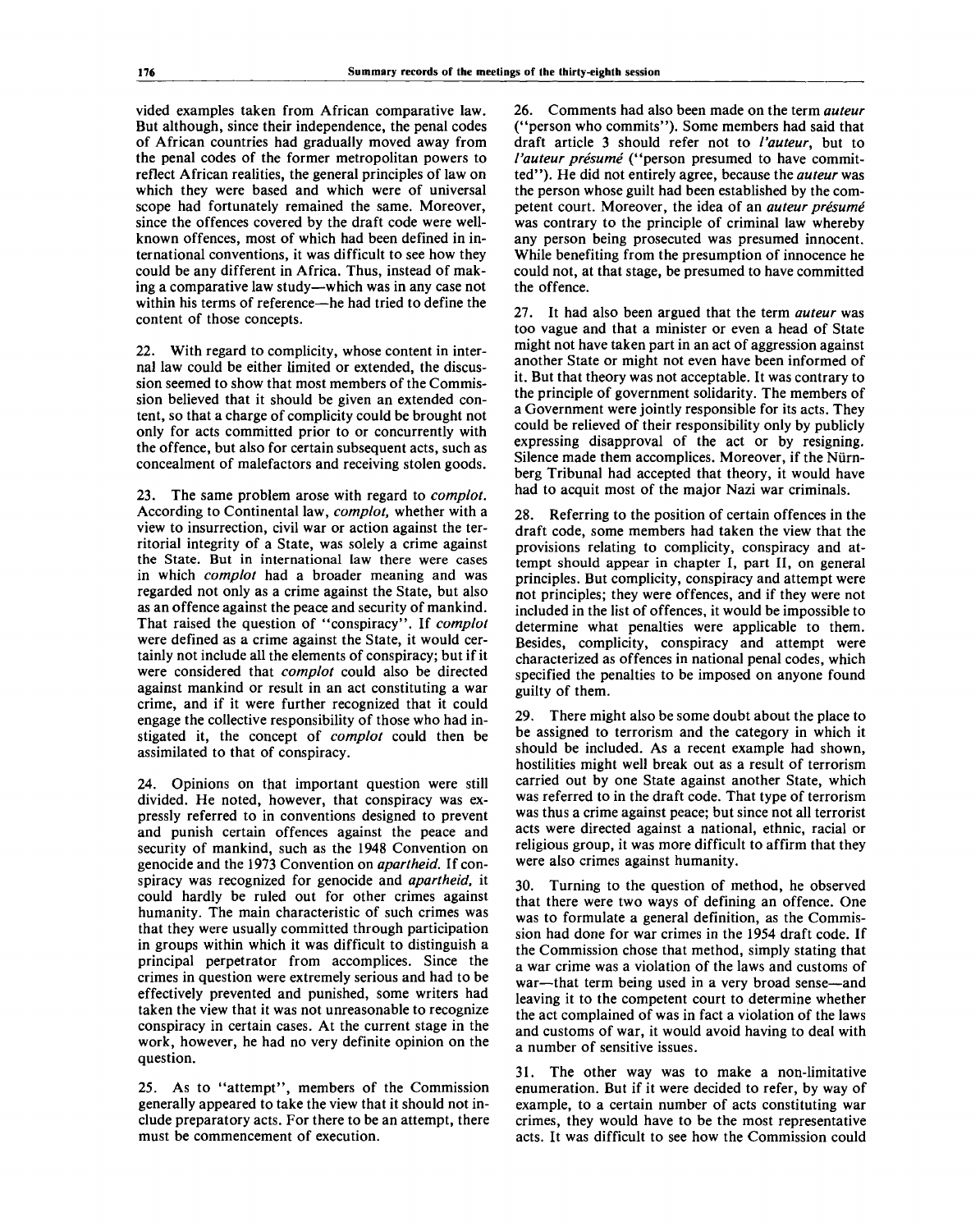refer to the use of asphyxiating gases, for example, and omit the use of nuclear weapons, as some members wished.

32. That was an issue on which both politicians and lawyers were divided. The advocates of positive law maintained that, since it was not prohibited by any international convention, the use of nuclear weapons could not be classed as a war crime. On the basis of *lex lata,* they distinguished between the first use of force, which was assimilated to aggression, and the second use of force, which, unless the response was disproportionate to the attack, was simply equivalent to the exercise of the right of self-defence provided for in Article 51 of the Charter of the United Nations. But it was not possible to disregard the political considerations underlying that reasoning. Politically, it could well be argued that, if States undertook never to make first use of nuclear weapons, it was because they had a large enough stock of conventional weapons to make that unnecessary. So if a *lex lata* position was adopted, it was extremely difficult to decide one way or the other.

33. But according to the advocates of normative law, that was to say on the basis of *lex ferenda,* the situation was quite different. Relying on the fact that the law of war had always aimed at protecting civilian populations and that other types of weapon had already been prohibited, they maintained that prohibition of the use of nuclear weapons should be the subject of a peremptory norm of international law. But if that thesis prevailed, it would be necessary, as some members of the Commission had suggested, to condemn not only the use of nuclear weapons in general, without any distinction between first and second use, but also the manufacture and possession of nuclear weapons. That was a good illustration of the problems posed by the enumerative method. If the Commission decided to list some acts constituting war crimes, it could not omit the use of nuclear weapons.

34. With regard to general principles, there had been no real objection to the definition of offences against the peace and security of mankind in draft article 1. Some members had made proposals designed to improve the wording of that article, but they would be mainly for the Drafting Committee to consider. Other members had suggested that "seriousness" should be added to the criteria adopted. He was willing to include that criterion, even though unanimous agreement had not been reached on it, since some members of the Commission regarded it as a subjective idea that would add nothing to the text. He was also quite willing to specify that the offences referred to in the draft code were offences committed by individuals.

Draft article 3 (Responsibility and penalty) and draft article 4 (Universal offence) had been favourably received, and there seemed to have been no objections to draft article 5, which provided for the nonapplicability of statutory limitations to offences against the peace and security of mankind. Nevertheless, some members had raised the questions whether, after a lapse of time, it might not be difficult to obtain evidence, and whether the principle of imprescriptibility might not cause difficulties. That problem also arose in internal law; for some countries had a 10-year period of prescription in criminal matters, and there might well be doubts about the possibility of producing evidence 10 years after an offence had been committed and about the value of testimony taken so long after the event. In any case—as was too often forgotten—it was for the competent court to decide whether the evidence produced was admissible or not.

36. The principle of non-retroactivity stated in draft article 7 had also been accepted. No one had disputed the fact that, in the maxim *nullum crimen sine lege,* the word *lex* referred not only to treaty law, but also to custom and the general principles of law.

37. Although agreement in principle had been reached on exceptions, a number of reservations had been made on draft article 8. The first had related to the use of the negative form. But he had drafted the article in that form only in order not to leave the door too wide open for exceptions. Since the draft code related to the most serious offences, it could not provide for the exceptions applicable under ordinary law without imposing specific limits on them.

38. It had also been said that coercion should be accepted as a defence for certain crimes against humanity. He had doubts on that point, because a crime against humanity presupposed a specific motive, and a person acting under coercion had no motive. It was true that international courts had recognized the exception of coercion, but only in very few cases and subject to such conditions that very few persons had invoked it successfully.

39. In fact the solution might be to make a distinction between justifying facts and non-responsibility. In the case of offences against the peace and security of mankind, it could hardly be said that coercion was a justifying fact, but it might be said that it was a factor precluding or attenuating responsibility. For although it would be difficult to find any fact that could justify an offence against the peace and security of mankind, it was possible to find causes of non-responsibility, such as coercion, or factors attenuating responsibility. That, too, was a question that needed deeper study.

40. Some members of the Commission considered that certain subjective elements such as insanity and minority should also be taken into account. But the concept of insanity must be handled with great caution, for how was it possible to determine where it began and ended? As to minority, it was inconceivable that a minor could commit a war crime, since minors were not required to do military service; and it was also difficult to see how a minor could commit a crime against humanity.

41. The most controversial question was that of the criminal court that would be competent to try offences against the peace and security of mankind. Some members had objected to the principle of universal competence, while others had expressed reservations about the possibility of establishing an international criminal jurisdiction. At the present stage in the development of the law it would be difficult to establish an international criminal jurisdiction or to secure acceptance of the principle of universal competence, but that was no reason for not going forward. It would, indeed, be irrespon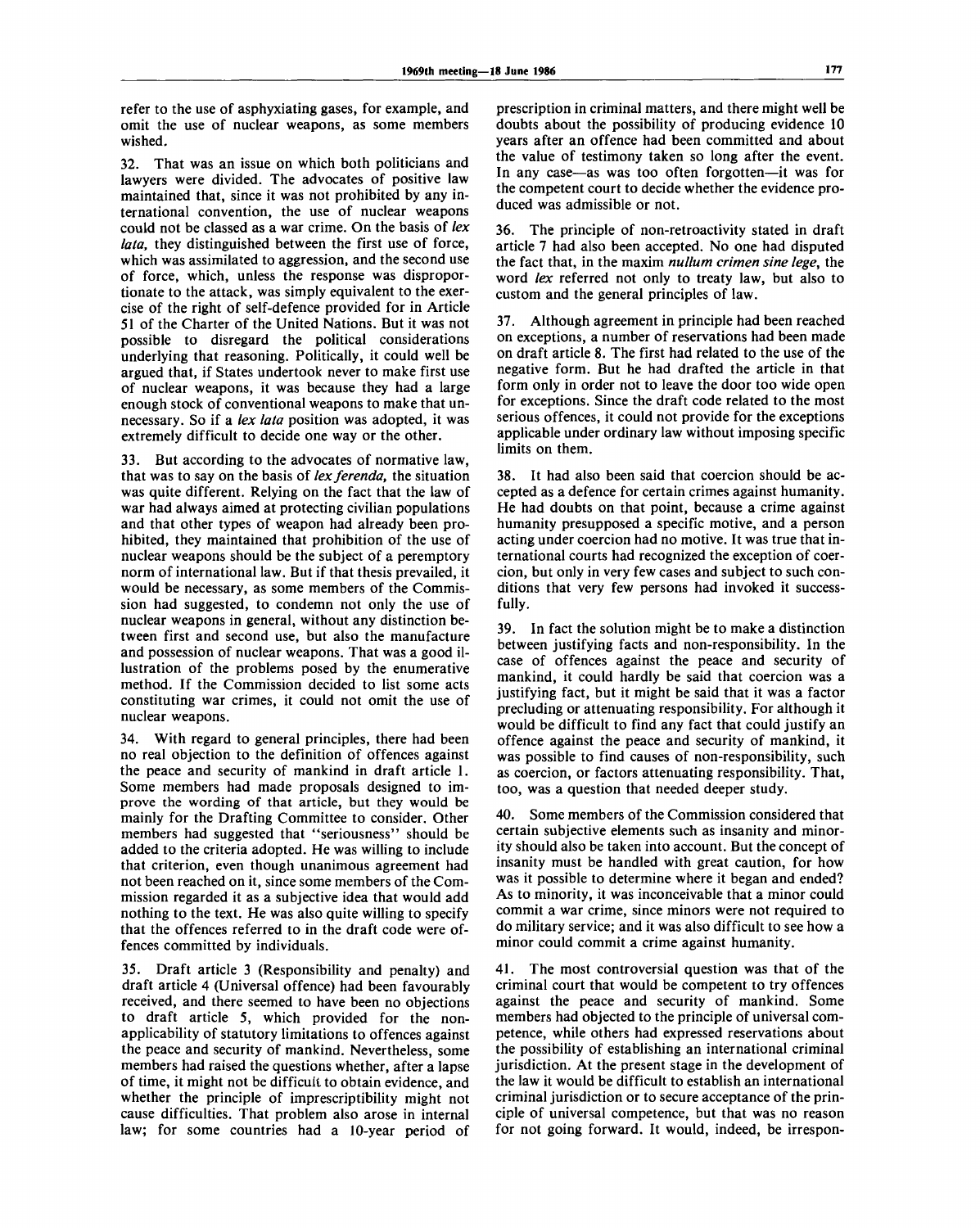sible not to do so. There were, of course, many difficulties, but the Commission must try to surmount them.

42. The solution proposed in draft article 4, which stated the principle of universal competence without excluding the possibility of establishing an international criminal jurisdiction, was doubtless not perfect; but although it could easily be criticized, it was much more difficult to suggest acceptable alternatives. He himself was not an ardent supporter of that principle and he would be prepared to support any proposal that was more satisfactory.

43. It had been said that the applicable rule in criminal matters was that of territoriality. That was indeed so in internal law, but there was no justification for affirming that it was so in international law as well. The Niirnberg Tribunal and the other international tribunals set up at the end of the Second World War under Law No. 10 of the Allied Control Council had not had exclusive jurisdiction. War crimes had been tried by German and French courts, which had exercised concurrent jurisdiction. In fact, there had always been a combination of several systems and it was difficult to see how the position could be different today.

44. The 1948 Convention on genocide did not anywhere provide that the principle of territoriality was an absolute rule. According to article VI of that Convention:

Persons charged with genocide or any of the other acts enumerated in article III shall be tried by a competent tribunal of the State in the territory of which the act was committed, or by such international penal tribunal as may have jurisdiction ...

The Convention thus recognized that there could be two jurisdictions.

45. The 1973 Convention on *apartheid* also did not recognize the principle of exclusive territorial jurisdiction. Article V provided:

Persons charged with the acts enumerated in article II ... may be tried by a competent tribunal of any State Party to the Convention which may acquire jurisdiction over the person of the accused or by an international penal tribunal having jurisdiction ...

Similarly, principle 2 of the Principles of international co-operation in the detection, arrest, extradition and punishment of persons guilty of war crimes and crimes against humanity<sup>12</sup> provided:

Every State has the right to try its own nationals for war crimes or crimes against humanity.

## while principle 5 provided:

Persons against whom there is evidence that they have committed war crimes and crimes against humanity shall be subject to trial and, if found guilty, to punishment, *as a general rule\** in the countries in which they committed those crimes. ...

46. It had also been argued that, if the principle of universal competence were applied, courts might take contradictory decisions. But that often happened in internal law; there was nothing more inconsistent than the judgments of national criminal courts, which, depending on the circumstances, imposed heavier or lighter penalties for the same crime. The problem of the

pressure to which judges might be subject arose both in internal law and in international law.

47. Attention had also been drawn to extradition, which, although subject to very specific rules, was not a simple procedure; even in internal law, cases of extradition were relatively rare. Contrary to what had been said during the debate, however, offences against the peace and security of mankind were not political offences; they were ordinary crimes. Consequently, States were required to extradite anyone who had committed such an offence. But it was not only the rule that offences against the peace and security of mankind were ordinary crimes that had been laid down. All the relevant conventions contained provisions on extradition. Article XI, paragraph 1, of the 1973 Convention on *apartheid,* for example, provided:

Acts enumerated in article II ... shall not be considered political crimes for the purpose of extradition.

and article VII of the 1948 Convention on genocide provided:

Genocide and the other acts enumerated in article III shall not be considered as political crimes for the purpose of extradition. .

The principle of extradition was thus well established in the case of offences against the peace and security of mankind and the possible difficulties in applying that principle in practice could not be advanced as an argument for rejecting the system of universal competence.

48. The only really difficult problem was that of offences against the peace and security of mankind committed by members of a Government. Some members of the Commission had questioned whether that case should be dealt with in the draft code. According to some writers, the establishment of an international criminal jurisdiction would help to solve the problem. In their view, if the perpetrator of the act did not appear before the court, he would be convicted *in absentia.* There would thus be condemnation by the international community; but he realized that that was a matter requiring further reflection.

The last difficulty pointed out had related to the rule *non bis in idem.* Some members of the Commission feared that a plurality of competent courts might jeopardize that rule. But that was a matter that could be settled by agreement; there was nothing to prevent States from concluding a convention providing that crimes tried by a court of one State could not be retried by a court of another State. Moreover, as early as 1883, the Institute of International Law had stated the principle that:

Sentences pronounced after fair trial by the courts of any State ... shall prevent any further prosecution of the guilty person for the same  $act.<sup>13</sup>$ 

50. If an international criminal jurisdiction were established, the difficulty would arise from the fact that the same act was not characterized in the same way in international law and in internal law. By virtue of the principle of the autonomy of international law, an international criminal court would not, in principle, be bound to respect a judgment of a national court. But,

<sup>&</sup>lt;sup>12</sup> General Assembly resolution 3074 (XXVIII) of 3 December 1973.

<sup>&</sup>lt;sup>13</sup> Resolution on conflict of criminal laws, art. 12 (Annuaire de l'In*stitut de droit international, septieme annee* (Brussels), 1885, p. 158).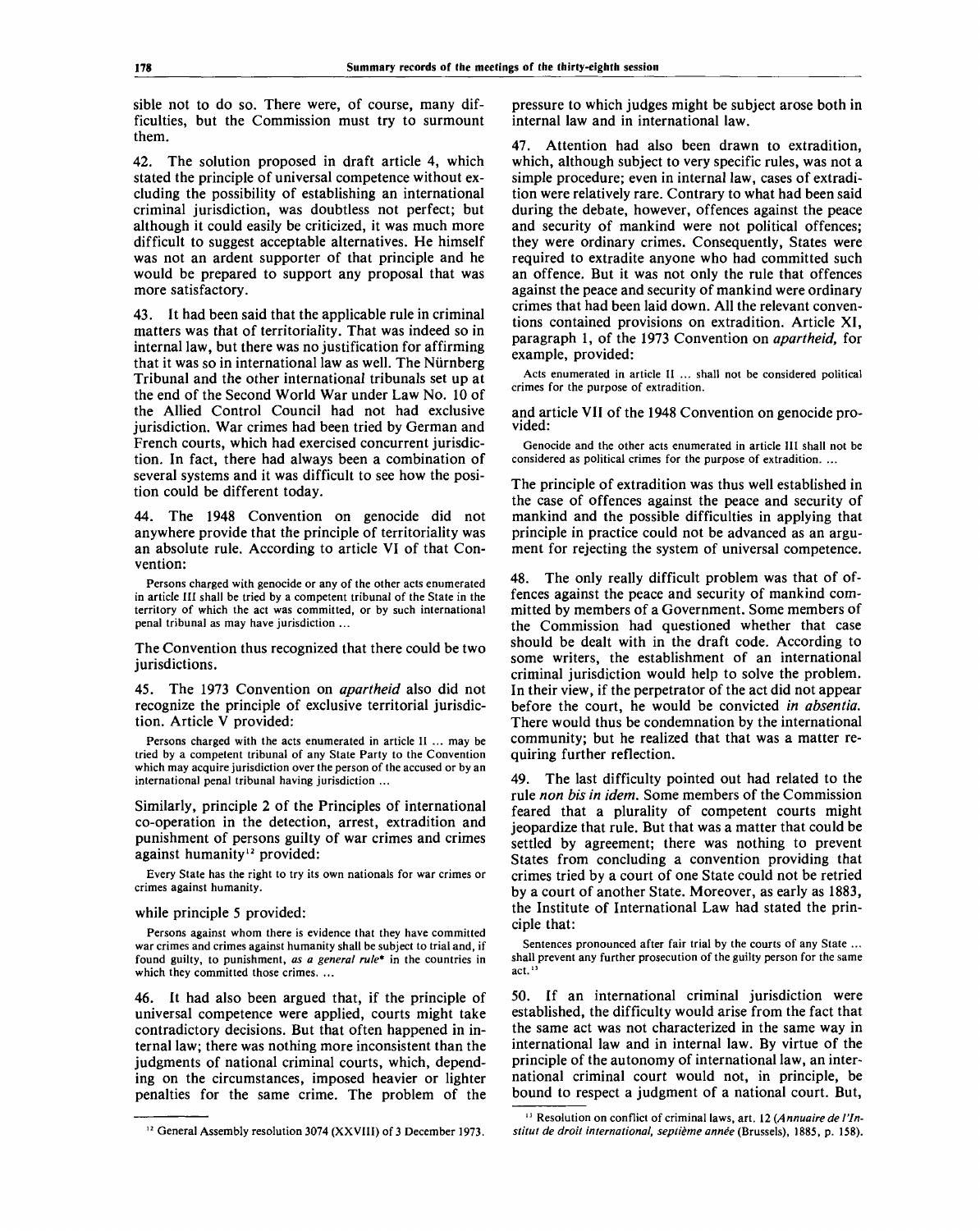there again, there were a number of possible solutions. First, States could conclude agreements; but it might also be provided in the statute of the international court that, where there had already been a conviction for an offence, the court, by virtue of the principle of the autonomy of international law, would pronounce a purely declaratory judgment without any sentence.

51. Thus, although there certainly were difficulties, they should not be an insurmountable obstacle to the elaboration of the draft code.

52. He realized that the Commission would one day have to deal with the question of penalties, but it might perhaps be better to wait until its work was much further advanced and the members of the international community had taken a clear-cut position on the implementation of the code.

53. Mr. USHAKOV said that, under the penal codes of some States, such as the Soviet Republics, conspiracy was not recognized only in connection with crimes against the State. It also meant association of persons to commit any crime jointly. He did not think that government solidarity could be referred to in criminal matters, since it could exist only as a result of a particular political philosophy.

54. Mr. FRANCIS said that three questions deserved further consideration by the Special Rapporteur. The first concerned *apartheid.* The Special Rapporteur, in chapter II, part II, of the draft articles, appeared to assume that *apartheid* could be committed only by a State. But in his own view, while the State would establish the general framework for *apartheid,* the State alone could not make that policy effective. Therefore any private individual who helped to implement the policy in any way would be committing the crime of *apartheid* and, depending on the circumstances, would be punishable as an accomplice or a conspirator, for example. The second question concerned terrorism. He believed that the Special Rapporteur had conceded, in a previous debate,<sup>14</sup> that individuals could commit the crime of terrorism, and Mr. Malek had vividly illustrated such a possibility. Lastly, the Special Rapporteur held that crimes against humanity could be committed only with respect to groups, which might be ethnic, racial or religious. He doubted whether that was entirely true, since the world was currently witnessing an abundance of crimes against humanity which were not based on race or religion. Crimes committed in a country populated by a single race naturally did not have the same connotation as crimes committed in a country having a plurality of races.

55. Mr. CALERO RODRIGUES, noting that the debate had been concluded, said that the time had come for the Commission to decide how to proceed. He had previously made three suggestions: first, that the Special Rapporteur should present revised draft articles at the next session, without a new analysis; secondly, that the Planning Group should draw up a plan for future study of the topic; and thirdly, that the Commission should remind the General Assembly that it had not yet replied

to the questions previously put to it by the Commission, and that its replies were necessary for the orderly continuation of the Commission's work. Those questions were whether the Commission should proceed with the preparation of an instrument for the establishment of an international jurisdiction, and whether it should proceed on the basis that only individuals would be responsible under the code.

56. Chief AKINJIDE said that he endorsed Mr. Francis's views on *apartheid* and would have liked more attention to have been paid to that matter in the Special Rapporteur's summing-up. It was not enough to say that *apartheid* was a crime by a State: the tap-root of *apartheid* lay outside South Africa and was primarily economic. If the economic basis for *apartheid* were removed, the political basis would collapse. Those benefiting economically from *apartheid* should also be treated as criminals for the purposes of the draft code.

57. Mr. THIAM (Special Rapporteur), replying to the comments made and questions raised by several members of the Commission, said that he had dealt with the concept of conspiracy precisely because its meaning varied from one country to another. The members of a Government were obviously bound by political solidarity; it would be unthinkable for a minister to dissociate himself from aggression after the act, and if he did not resign before the act had been committed, he would, of course, also be responsible for it.

58. He saw no objection to the idea of broadening the concept of a crime against humanity: in the broader sense, a crime against humanity would be committed when one ethnic group massacred another or when a minority was the target of criminal acts. The 1954 draft code did not mention *apartheid,* and he would welcome any specific proposals that members of the Commission might wish to make on that subject. But he did not see how it would be possible to prosecute the Government of a Western country which benefited from *apartheid.* Moreover, it would be rather difficult to add new elements to the relevant conventions, of which he had taken due account. He warned members of the Commission against the dangers of drafting the code from a political point of view.

59. Although slavery had been dealt with in draft article 12, paragraph 3, he planned to devote a separate article to it in his next report.

60. He thought it was for the Commission to pronounce on the proposals made by Mr. Calero Rodrigues. The Commission could, of course, make suggestions to the Sixth Committee of the General Assembly, but it would be difficult to take decisions on future work that would be binding on the new members of the Commission.

61. Mr. KOROMA said he agreed with the Special Rapporteur that it was not desirable to bind the future members of the Commission to a schedule of work. Nevertheless, he endorsed Mr. Calero Rodrigues's suggestions concerning revision of the draft articles and a reminder to the General Assembly.

<sup>14</sup> See *Yearbook ... 1985,* vol. I, p. 81, 1889th meeting, para. 19.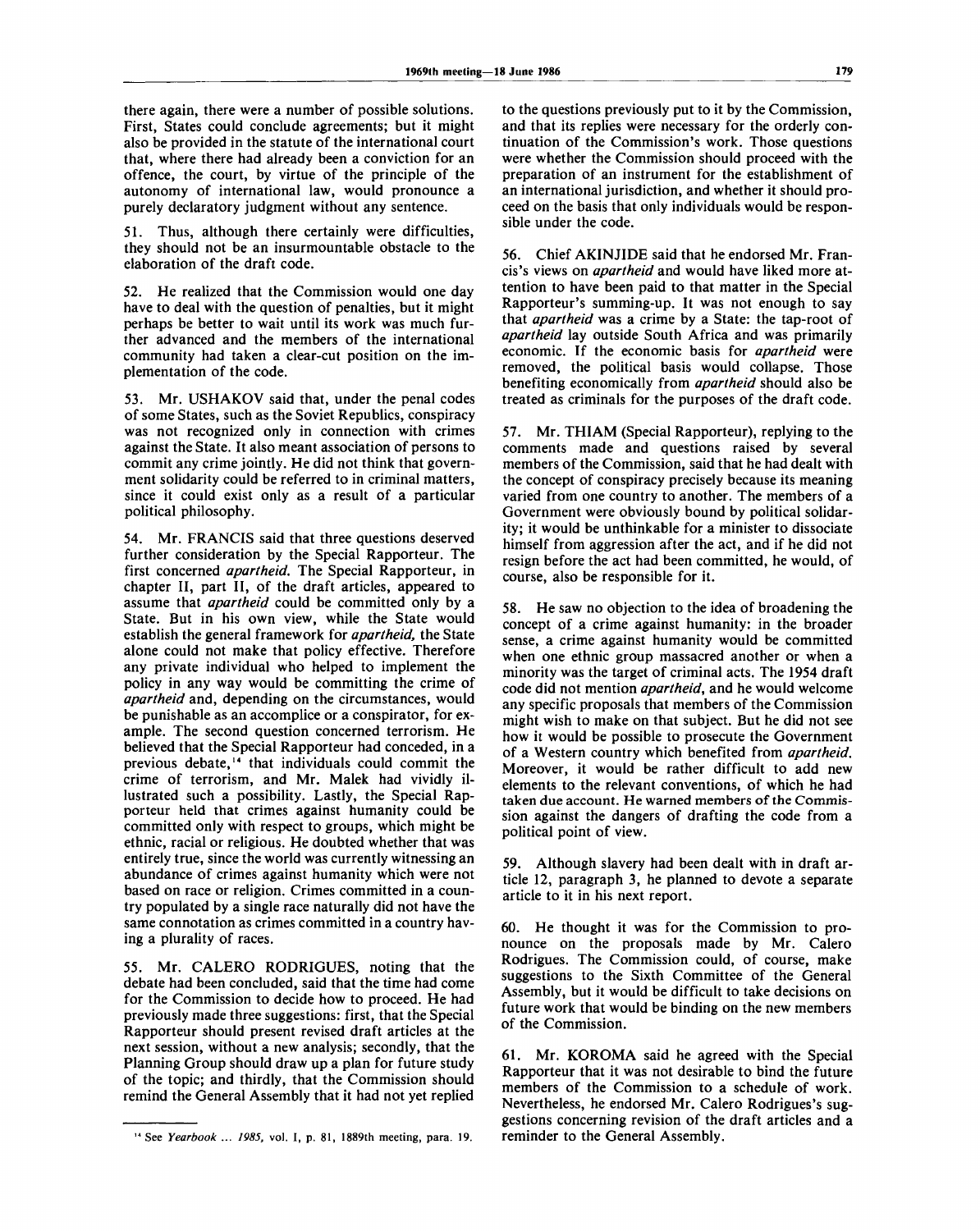62. Sir Ian SINCLAIR suggested that a decision on the reminder to the General Assembly could be taken immediately. The replies to the questions submitted were central to the continuation of the Commission's work on the topic, and the reminder should be included in the Commission's report to the General Assembly. Mr. Calero Rodrigues's suggestion regarding the plan for future study of the topic was sound, but the Special Rapporteur should be allowed full freedom of action. He might, for example, wish to include in his next report an indication of how the topic should be studied in the future.

63. Mr. DIAZ GONZALEZ said that it would be very useful if the Special Rapporteur could submit revised draft articles at the Commission's next session, but it might not be entirely appropriate for the Commission to draw up a programme of work for that session. Any suggestions to be made should be formulated by the Planning Group. Similarly, it was for the Special Rapporteur to indicate in his next report how he wished the questions dealt with in the draft code to be considered. It was quite right to urge the Sixth Committee to answer the questions already put to it, particularly with regard to an international criminal jurisdiction.

64. Mr. THIAM (Special Rapporteur) said that he would formulate the questions to be put to the Sixth Committee in the chapter of the Commission's report dealing with the draft code. He had taken note of the proposals made by Mr. Calero Rodrigues, but thought that it would be better to leave it to the Commission to decide, at its next session, what course of action was to be followed, so that it would not be prematurely bound by one method or another.

65. Mr. KOROMA said that the discussion had left him wondering how the Commission would proceed with the draft code at its next session.

66. Mr. CALERO RODRIGUES pointed out that a programme of work would be extremely useful to the new members of the Commission in proceeding with the study of the topic. He therefore urged the Planning Group to propose a tentative plan.

67. The CHAIRMAN said there appeared to be agreement that the Special Rapporteur should submit, at the next session, revised draft articles based on his own wisdom and on the wishes of the Commission, and that the Planning Group should prepare a programme of work for the Commission's next session. The Special Rapporteur would draft, for the Commission's report, the questions that should be put to the Sixth Committee.

*It was so agreed.*

# **Jurisdictional immunities of States and their property** *{continued)* **(A/CN.4/396,<sup>15</sup> A/CN.4/L.399, ILC (XXXVIID/Conf.Room Doc.l)**

[Agenda item 3]

DRAFT ARTICLES PROPOSED BY THE DRAFTING COMMITTEE *{continued)*

ARTICLE 24 [26] (Service of process)

68. Mr. RIPHAGEN (Chairman of the Drafting Committee) introduced the text proposed by the Drafting Committee for article 24 [26] which read:

#### *Article 24 [26]. Service of process*

**1. Service of process by any writ or other document instituting a proceeding against a State shall be effected:**

*(a)* **in accordance with any special arrangement for service between the claimant and the State concerned; or**

*(b)* **failing such arrangement, in accordance with any applicable international convention binding on the State of the forum and the State concerned; or**

**(c) failing such arrangement or convention, by transmission through diplomatic channels to the Ministry of Foreign Affairs of the State concerned; or**

(d) failing the foregoing, and if permitted by the law of the forum **State and the law of the State concerned:**

- **(i) by transmission by registered mail addressed to the head of the Ministry of Foreign Affairs of the State concerned requiring a signed receipt; or**
- **(ii) by any other means.**

**2. Service of process by the means referred to in paragraph 1 (c) and (d) (i) is deemed to have been effected by their receipt by the Ministry of Foreign Affairs.**

**3. These documents shall be accompanied, if necessary, by a translation into the official language, or one of the official languages, of the State concerned.**

**4. Any State that enters an appearance on the merits in a proceeding instituted against it may not thereafter assert that service of process did not comply with the provisions of paragraphs 1 and 3.**

69. Article 24 was the first article in part V of the draft, entitled "Miscellaneous provisions". As he had said at the previous meeting, the elements included in the former article 25 (Immunities of personal sovereigns and other heads of State) had been either deleted or incorporated in earlier articles. The present text was based on paragraphs 1 and 2 of the former article 26," dealing with service of process. Paragraphs 3 and 4 of that article, concerning default judgment, formed the basis of the new  $art<sup>1</sup>cele 25$ .

70. Paragraph 1 had been amplified and spelt out the various means by which service of process could be effected. It employed the word "shall" instead of "may". It should be noted that a hierarchy of such means was provided, beginning first with special arrangements. Transmission by registered mail addressed to the head of a foreign ministry, or by any other means, was possible as the last means available, if permitted by the law of the forum State and that of the defendant State.

71. Paragraphs 2 and 3 were new and were taken from similar provisions in the 1972 European Convention on State Immunity.<sup>17</sup> Paragraph 4 was based on paragraph 2 of the former article 26, which had been modified to make it clear that the appearance in question related to the merits and was not, of course, an appearance for the sole purpose of challenging the jurisdiction of the court.

**<sup>15</sup> Reproduced in** *Yearbook* **...** *1986,* **vol. II (Part One).**

**<sup>16</sup> See 1942nd meeting, para. 10.**

**<sup>17</sup>**  *Ibid.,* **footnote 6.**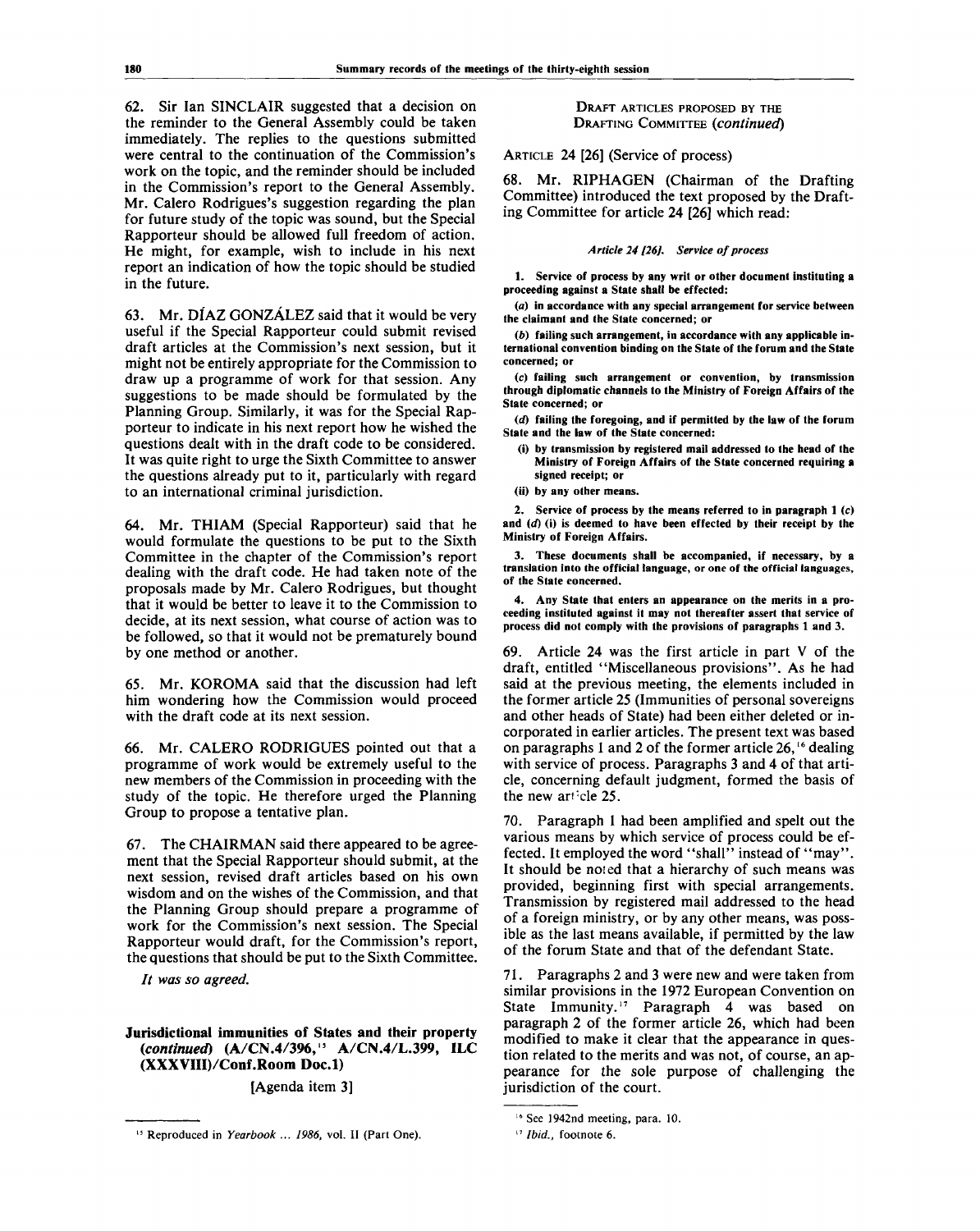72. Sir Ian SINCLAIR said that he was content in principle with article 24. At the Commission's 1944th meeting, he had expressed concern about the provision on service by registered mail. His concern had been partly allayed by the Drafting Committee's decision to make that method very subsidiary and to qualify it, in paragraph 1 *(d),* with the words "if permitted by the law of the forum State and the law of the State concerned".

73. He suggested a minor amendment to the text of paragraph 2. In the last part of the paragraph, the reference to "their" receipt by the Ministry of Foreign Affairs was ambiguous, since it was not clear what the word "their" referred to. He therefore suggested that the words "their receipt" should be replaced by the words "receipt of the documents".

74. Mr. KOROMA proposed that, in paragraph 1 *(b)* and (c), the words "failing such arrangement" should be replaced by the words "in the absence of such an arrangement".

Mr. SUCHARITKUL (Special Rapporteur) suggested that that proposal should be held over until the second reading. The Drafting Committee had already considered it, but had retained the present wording, among other reasons because the formula suggested could not be introduced into paragraph 1 *(d),* which began with the words "failing the foregoing".

76. Mr. KOROMA said that he would not press his proposal but wished his preference to be placed on record. If the wording of paragraph 1 *(d)* was the only reason for not accepting his proposal, consideration could be given to improving that wording.

77. Mr. RAZAFINDRALAMBO, referring to the suggestion made by Sir Ian Sinclair, proposed that, in the French text of paragraph 2, the words *au ministere* should be replaced by the words *par le ministere.*

78. Mr. BALANDA suggested that paragraph 1 *(a)* should be shortened by deleting the words "for service". With regard to paragraph 1 *(d),* he did not think that the law of the forum State and the law of the State concerned need both permit transmission by registered mail; such a requirement would be excessive. In order to simplify matters, paragraph 1 *(d)* should be amended to read: "... if permitted by the law of the forum State or the law of the State concerned ...".

79. Mr. RIPHAGEN (Chairman of the Drafting Committee) said that the question raised by Mr. Balanda had been discussed at length in the Drafting Committee. The problem was that the document to be served had legal force. It was a matter of performing an act of authority in another State, whose consent was obviously required. Clearly, therefore, the law of that State would have to permit service by registered mail. Similarly, the law of the forum State would have to permit that method. That was why the Drafting Committee had specified that the method of service must be permitted by the law of both countries.

80. Mr. BALANDA pointed out that the Special Rapporteur had not established any hierarchy for the various procedures and that the order proposed in paragraph 1 had been established during the debate, with diplomatic channels coming first and transmission by registered mail as a last resort. In his opinion, the nature of the document required should be determined in accordance with the law of the forum State.

81. Chief AKINJIDE propounded the hypothetical example of two States, of which State A permitted service by registered mail and State B did not. If a plaintiff in State A tried to serve process upon State B, the legal adviser of State B would advise that no service had taken place and that the communication should be ignored. Clearly, therefore, the method of service by registered mail had to be lawful in both the States concerned.

82. Mr. USHAKOV said that, because procedures varied from country to country, there was a significant difference between the English and French titles of article 24. On second reading, the Commission should therefore choose more general and neutral terms, which should be defined in article 2; otherwise, persons unfamiliar with the legal systems on which the draft was based might have some difficulty in understanding the provisions of article 24, as it would be difficult to use different texts concurrently.

83. Mr. TOMUSCHAT observed that, in the French text, the term "service" had been rendered as *signification ou notification,* which gave the impression that article 24 contained a general rule applicable to all notifications—of judgments, for example—and a special rule for the service of documents instituting proceedings. The English text contained no such ambiguity; it simply dealt with service of process.

84. Mr. SUCHARITKUL (Special Rapporteur) pointed out that the 1972 European Convention on State Immunity, which was a bilingual instrument, used "service" in English and *signification ou notification* in French as equivalent terms.

85. Mr. LACLETA MUNOZ said that the Spanish text of article 24 was very clear and referred only to *notificacion.* He did not think that the words *signification* and *notification,* as used in the French text, referred to two different things. They would seem, rather, to be synonymous.

86. Mr. KOROMA proposed the deletion of paragraph 4 as being unnecessary. Objection to service could be raised at any point in a proceeding.

87. Mr. DIAZ GONZALEZ suggested that, in order to make the Spanish text of paragraph 4 clearer, the words *Ningiin Estado que comparezca en relacion con el fondo en un proceso promovido contra el podrd* should be replaced by *El Estado que comparezca en relacion con el fondo en un proceso promovido contra el no podrd.*

88. Mr. SUCHARITKUL (Special Rapporteur) said that paragraph 4 reflected the existing practice. Once a court was seized of the merits of a case, it was too late to raise any procedural objection.

89. Mr. KOROMA pointed out that, in some cases, a court could join the procedural objection to the merits and consider them both together.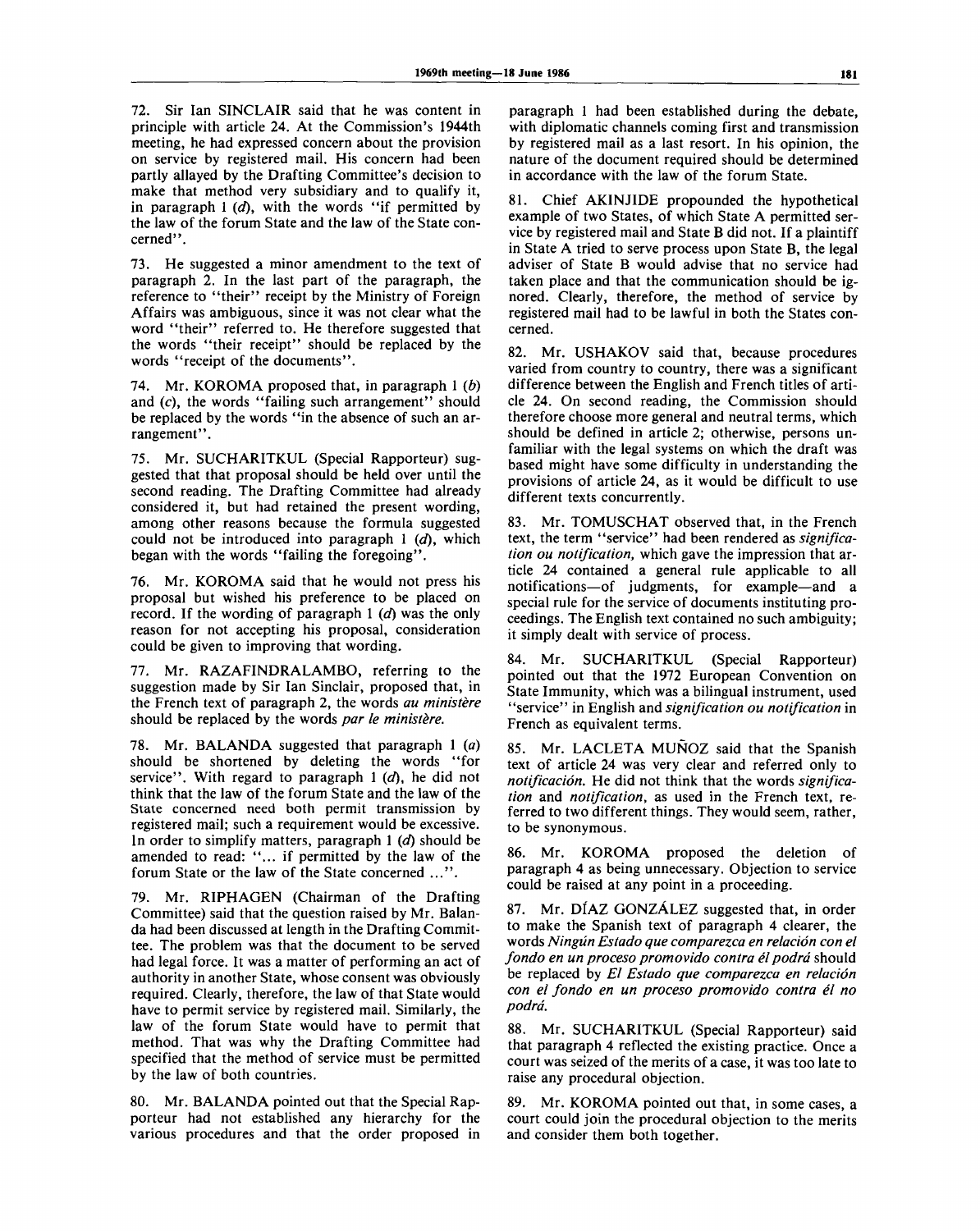90. Mr. BALANDA said that the words "Any State that enters an appearance on the merits" in paragraph 4 were not very clear. Despite the rather awkward wording of paragraph 4, however, there was no doubt that the members of the Commission unanimously agreed on the principle that objections could be raised only at the start of a proceeding, *in limine lids.* Consequently, once a State had begun to defend itself in a proceeding instituted against it, it could no longer claim that service of process had not been properly effected.

91. Chief AKINJIDE said that the Nigerian rules of procedure contained a rule expressed in exactly the same terms as paragraph 4. Upon being sued, a defendant could appear in court in either of two ways: he could appear on the merits, in which case no procedural issues could be raised; or he could appear on protest and could raise any procedural objections. Of course, it was open to the court to join the procedural objections to the merits.

92. The CHAIRMAN said that, if there were no further comments, he would take it that the Commission agreed provisionally to adopt article 24 [26] with the amendments proposed by Sir Ian Sinclair, by Mr. Razafindralambo for the French text, and by Mr. Diaz Gonzalez for the Spanish text.

// *was so agreed. Article 24 [26] was adopted.*

#### ARTICLE 25 [26] (Default judgment)

93. Mr. RIPHAGEN (Chairman of the Drafting Committee) introduced the text proposed by the Drafting Committee for article 25 [26], which read:

#### *A rticle 25 [261. Default judgment*

**1. No default judgment shall be rendered against a State except on proof of compliance with paragraphs 1 and 3 of article 24 and the expiry of a period of time of not less than three months from the date on which the service of the writ or other document instituting a proceeding has been effected or is deemed to have been effected in accordance with paragraphs 1 and 2 of article 24.**

**2. A copy of any default judgment rendered against a State, accompanied if necessary by a translation into the official language or one of the official languages of the State concerned, shall be transmitted to it through one of the means specified in paragraph 1 of article 24 and any time-limit for applying to have a default judgment set aside, which shall be not less than three months from the date on which the copy of the judgment is received or is deemed to have been received by the State concerned, shall begin to run from that date.**

94. Article 25 was based on paragraphs 3 and 4 of the former article 26.<sup>18</sup> The earlier text had been redrafted in the light of the discussion and paragraph 1 now specified a minimum time-limit of three months from the date of service of process before a default judgment could be rendered. It had been considered preferable to specify a time-limit, rather than rely on the subjective notion of a period of time subject to a reasonable extension.

95. Paragraph 2 similarly specified a minimum period of time to be allowed for applying to have a default judgment set aside, if such a time-limit was set by the court under internal law. That part of the provision assumed that procedures existed under internal law for setting aside or appealing against a default judgment. Such procedures might not exist, or might be at the discretion of the court, depending on the applicable rules of civil procedure of the forum State. Finally, provision had been made for transmission of a translation of the judgment, if necessary.

The CHAIRMAN said that, in the absence of any comment, he would take it that the Commission agreed provisionally to adopt article 25 [26].

*Article 25 [26] was adopted.*

ARTICLE 26 [27] (Immunity from measures of coercion)

97. Mr. RIPHAGEN (Chairman of the Drafting Committee) introduced the text proposed by the Drafting Committee for article 26 [27], which read:

#### *Article 26127]. Immunity from measures of coercion*

**A State enjoys immunity, in connection with a proceeding before a court of another State, from any measure of coercion requiring it to perform or to refrain from performing a specific act on pain of suffering a monetary penalty.**

98. The new text was based on paragraph 1 of the former article 27." The rule had been modified, however, to make it relate only to measures of coercion requiring a State to perform, or refrain from performing, a specific act, on pain of suffering a monetary penalty. The Drafting Committee believed that it was not advisable or realistic to prohibit a court from exercising its usual power to order a party to perform or refrain from performing a specific act. The enforcement of such an order against a State was, of course, a different question and was covered by part IV of the draft. Thus article 26 was limited to providing immunity from a court order for specific performance that carried with it the coercive measure of a monetary penalty for noncompliance with the order. In some legal systems, including the French system, the penalty was termed *astreinte.*

99. It had been thought preferable to formulate the provision as a separate article, instead of including it in article 27, since it related to something more than a "procedural immunity".

100. Mr. RAZAFINDRALAMBO proposed that, at the end of the French text, the word *financiere* should be replaced by *pecuniaire.*

101. The CHAIRMAN said that, if there were no further comments, he would take it that the Commission agreed provisionally to adopt article 26 [27] with the amendment to the French text proposed by Mr. Razafindralambo.

// *was so agreed. Article 26 [27] was adopted.*

**<sup>18</sup>**  *Ibid.,* **para. 10.** *Ibid.*